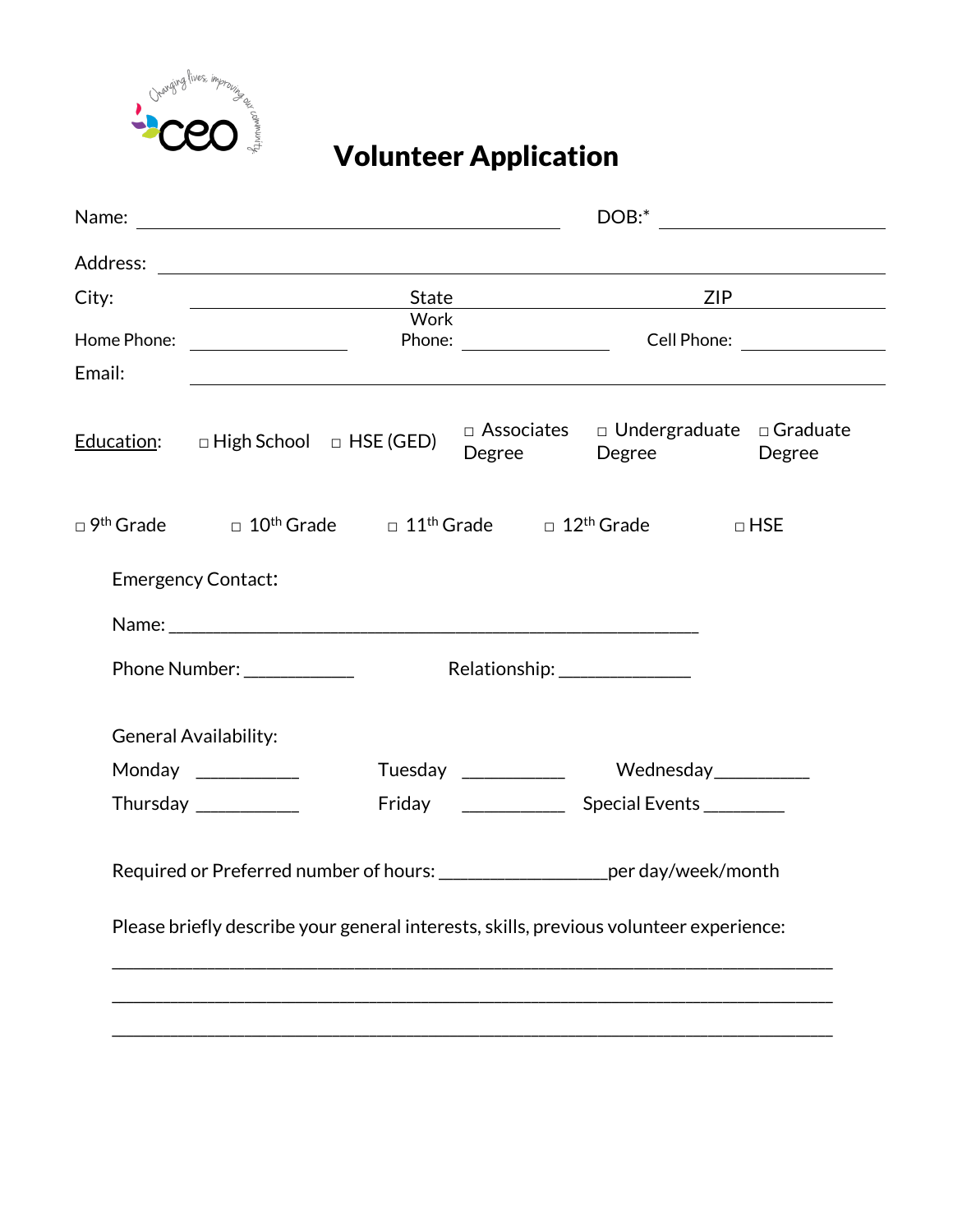

#### References

|    | Volunteer                     |             |             |
|----|-------------------------------|-------------|-------------|
|    | Name:                         |             |             |
|    | List two personal references: |             |             |
| 1. | Name:                         |             |             |
|    | Home Phone:                   | Work Phone: | Cell Phone: |
|    | Address:                      |             |             |
| 2. | Name:                         |             |             |
|    | Home Phone:                   | Work Phone: | Cell Phone: |
|    | Address:                      |             |             |

**I hereby give my consent for the CEO Community CARES Specialist to contact my references: to contact my employers, past and present; and to conduct a routine background check if necessary.**

| Volunteer Signature                                  | Date |
|------------------------------------------------------|------|
| Parent/Guardian signature (If under 18 years of age) | Date |

(\*no one under 17 can volunteer without a parent or guardian accompanying them.)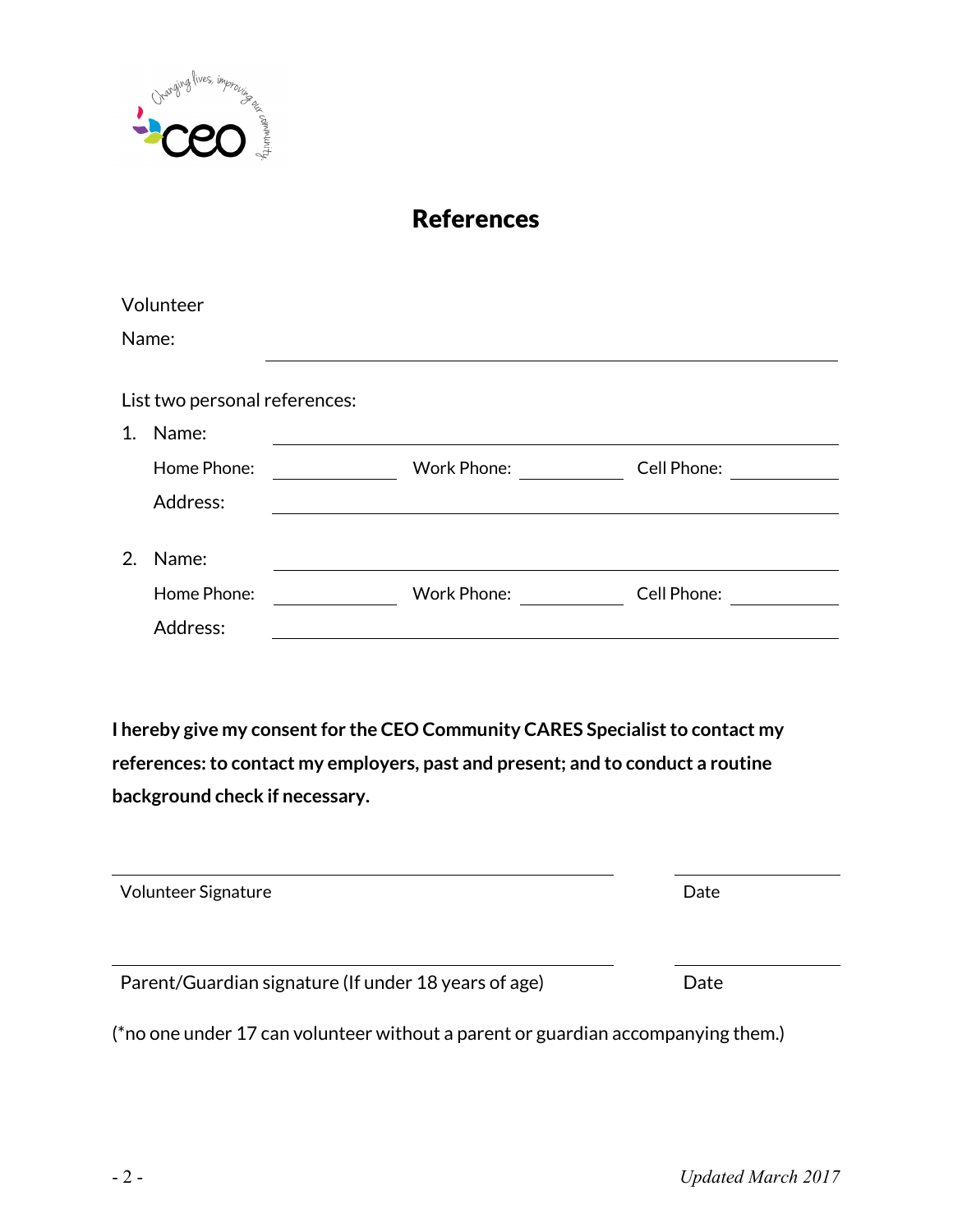

### Volunteer Confidentiality Statement

I,  $\frac{1}{2}$  a volunteer with the CEO shall respect the privacy of the people served by the agency and the staff employed by the agency, whether I obtain such information through written record or through professional or social interaction. I will not disclose any information or confidences except:

- 1. To prevent a clear and present danger
- 2. If compelled by the court system

\_\_\_\_\_\_\_\_\_\_\_\_\_\_\_\_\_\_\_\_\_\_\_\_\_\_\_\_\_\_\_\_\_\_\_\_\_\_\_\_\_\_\_\_\_

I, upon my termination, shall maintain this confidentiality. I understand that violation of this promise will result in my termination from the Volunteer Program.

\_\_\_\_\_\_\_\_\_\_\_\_\_\_\_\_\_\_\_\_\_\_\_\_\_\_\_\_\_\_\_\_\_\_\_\_\_\_\_\_\_\_\_\_\_ \_\_\_\_\_\_\_\_\_\_\_\_\_\_\_\_\_\_\_\_

Name (printed)

Signature Date

Parent/Guardian signature (If under 18 years of age) Date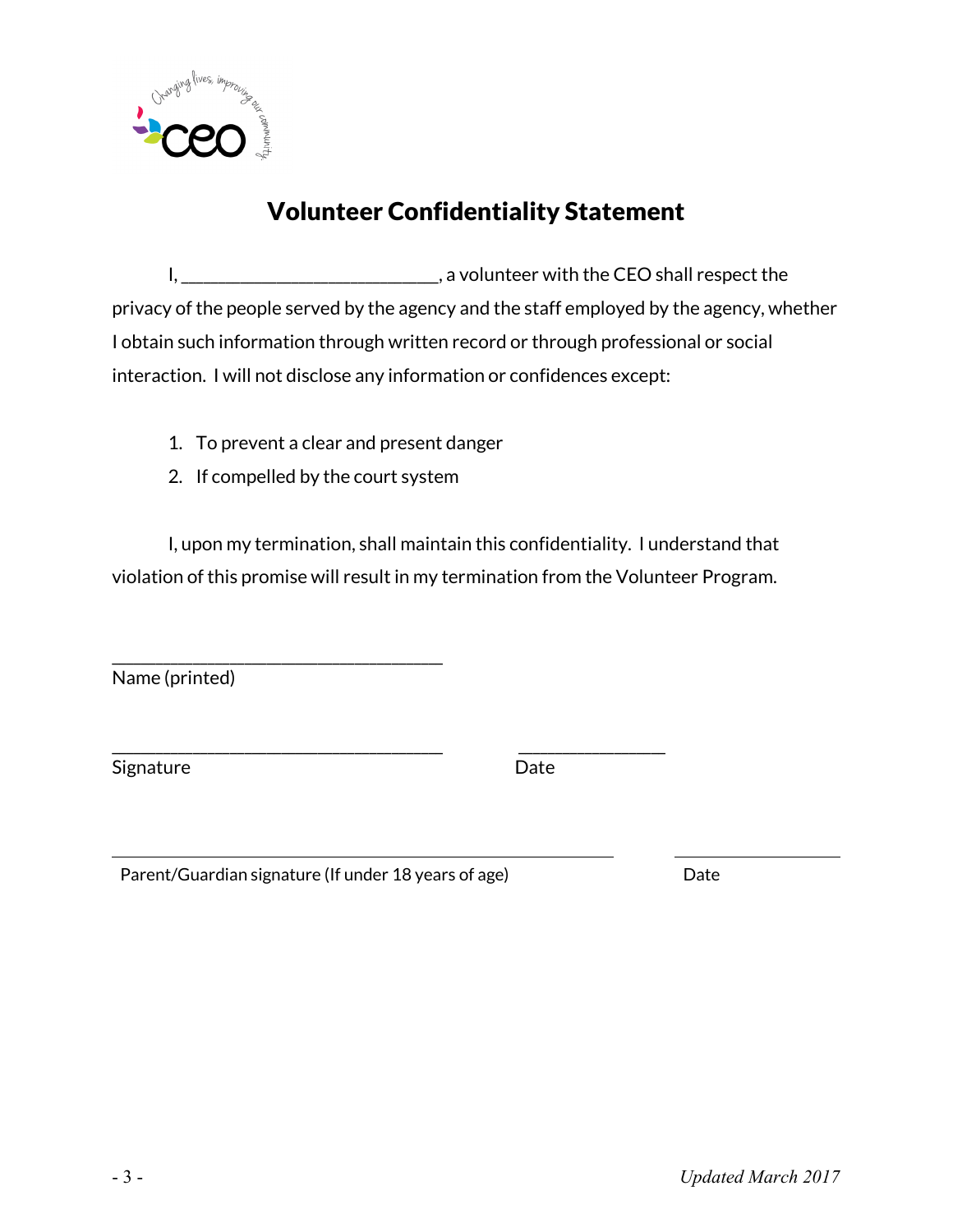

### Volunteer Conviction Statement

In accordance with Section 390-b of the Social Service Law, I certify that to the best of my knowledge and belief, I

> \_\_\_\_\_\_\_ have \_\_\_\_\_\_\_ have *not*

been convicted of a crime in New York State or any other jurisdiction.

If I have been convicted of a crime, I will provide true and accurate information concerning the crime for which I was convicted, the date of conviction and any other relevant information on an attached document.

I understand that my failure to truthfully and accurately state whether I have been convicted of a crime and/or to provide truthful and accurate information concerning the conviction(s) may constitute grounds for the denial or termination of any employment, internship, or volunteer work.

Name (printed)

\_\_\_\_\_\_\_\_\_\_\_\_\_\_\_\_\_\_\_\_\_\_\_\_\_\_\_\_\_\_\_\_\_\_\_\_\_\_\_\_\_\_\_\_\_ \_\_\_\_\_\_\_\_\_\_\_\_\_\_\_\_\_\_\_\_ Signature Date

Parent/Guardian signature (If under 18 years of age) Date

\_\_\_\_\_\_\_\_\_\_\_\_\_\_\_\_\_\_\_\_\_\_\_\_\_\_\_\_\_\_\_\_\_\_\_\_\_\_\_\_\_\_\_\_\_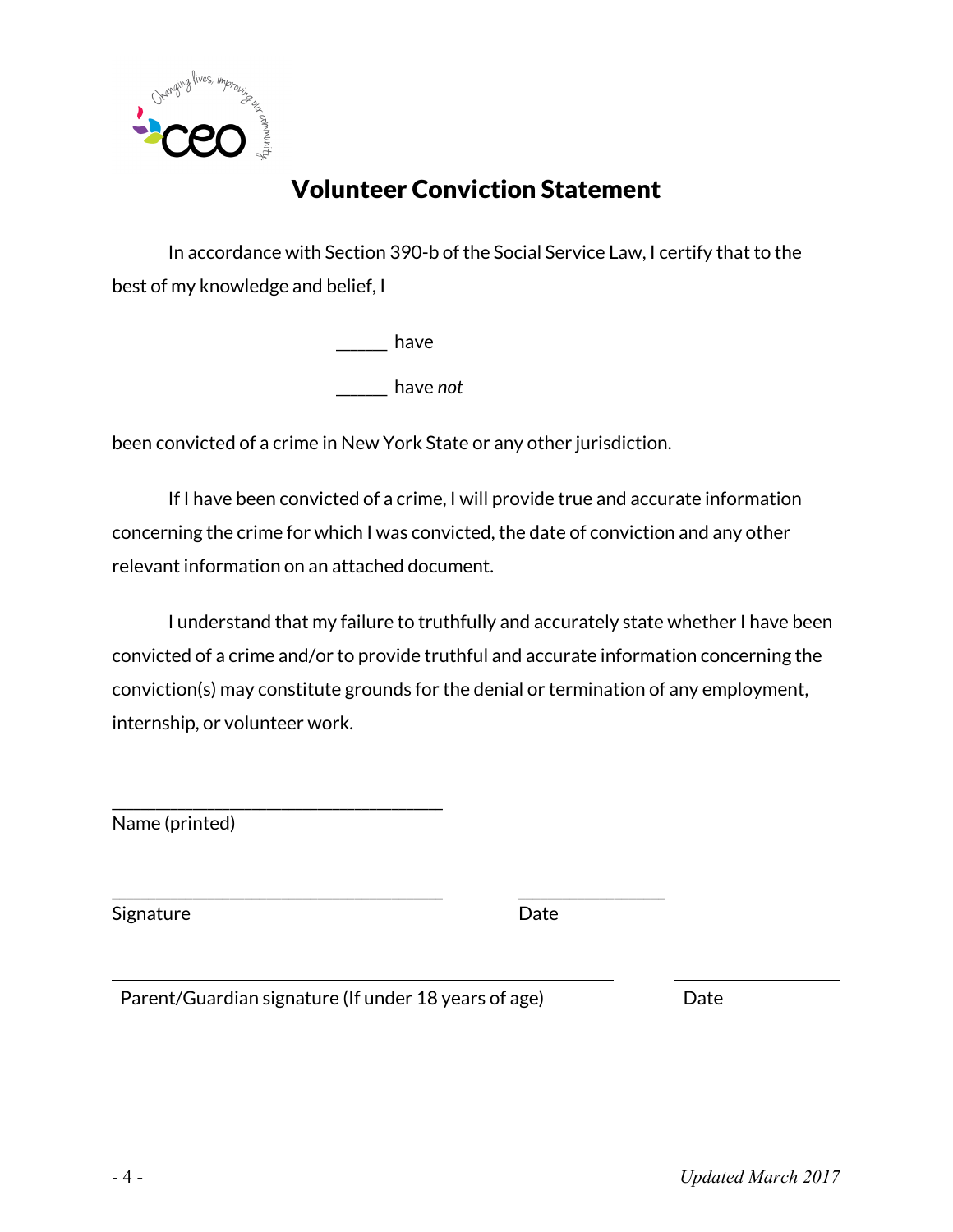

# MEDIA CONSENT FORM

Name:  $\blacksquare$ 

I hereby consent to the participation in interviews, the use of names or quotes, and the taking of photographs, movies or video tapes of the individual named above by CEO. I also grant to the right to edit, use, and reuse said products for non-profit purposes including use in print, on the internet, and all other forms of media.

I also hereby release the CEO and its agents and employees from all claims, demands, and liabilities whatsoever in connection with the above.

\_\_\_\_\_\_\_\_\_\_\_\_\_\_\_\_\_\_\_\_\_\_\_\_\_\_\_\_\_\_\_\_\_\_\_\_\_\_\_\_\_\_\_\_\_\_\_ Date\_\_\_\_\_\_\_\_\_\_\_\_ Signature *(must have parent's signature if minor)* 

Parent/Guardian signature (If under 18 years of age) Date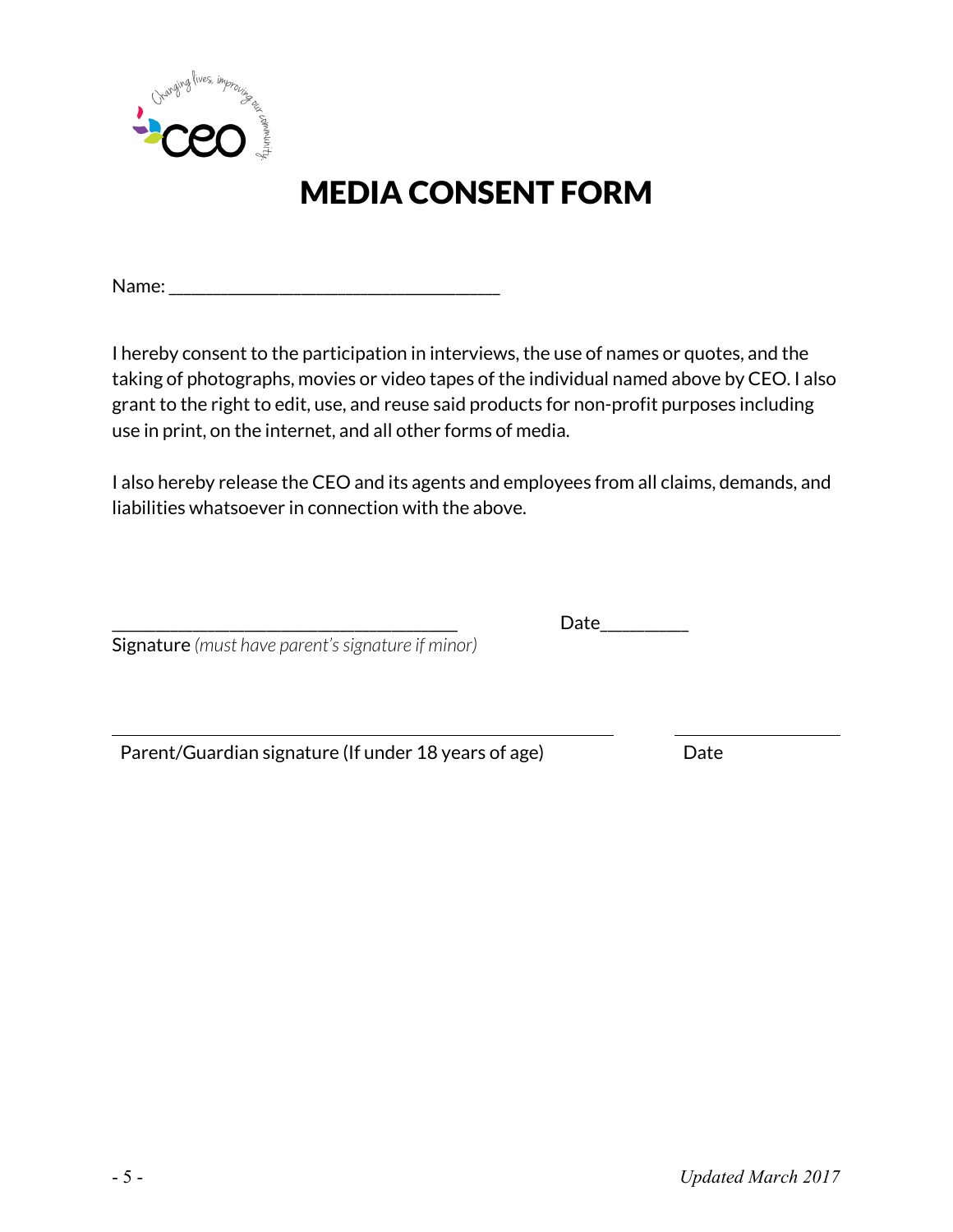

### Volunteer Consent

We appreciate all the work that volunteers do for us and we hope to make this a satisfying and fun experience for you as well. These guidelines have been established to create a safe, productive and gratifying volunteer experience for everyone.

#### **Volunteer Policies:**

- Volunteers must not report to the CEO under the influence of alcohol or any other mind-altering drug/substance.
- Individuals convicted of a violent crime or any type of domestic abuse will not be accepted as volunteers.
- All matters pertaining to customers will be considered strictly confidential.
- Dress is expected to be appropriate and in alignment with the program in which the volunteering occurs.
- When representing the CEO in public, volunteers are expected to act professionally, upholding the mission of CEO.
- No forms of harassment will be tolerated. CEO is committed to providing a work environment where women and men can work together comfortably and productively, free from all forms of harassment, sexual or otherwise.
- There is no smoking policy at CEO. Smoking is allowed outdoors 100 feet away from the building.
- All accidents or injuries must be reported to your immediate supervisor or the Community CARES Specialist. Report all injuries including minor injuries such as bruises and scrapes. Fill out an accident report provided by your supervisor.
- All donated hour must be accurately recorded according to the system presented by your direct supervisor. The direct supervisor or the Community CARES Specialist must be notified as soon as possible if the volunteer is delayed or unable to keep the agreed upon schedule.
- All questions or problems should be brought to the Community CARES Specialist or the direct supervisor.